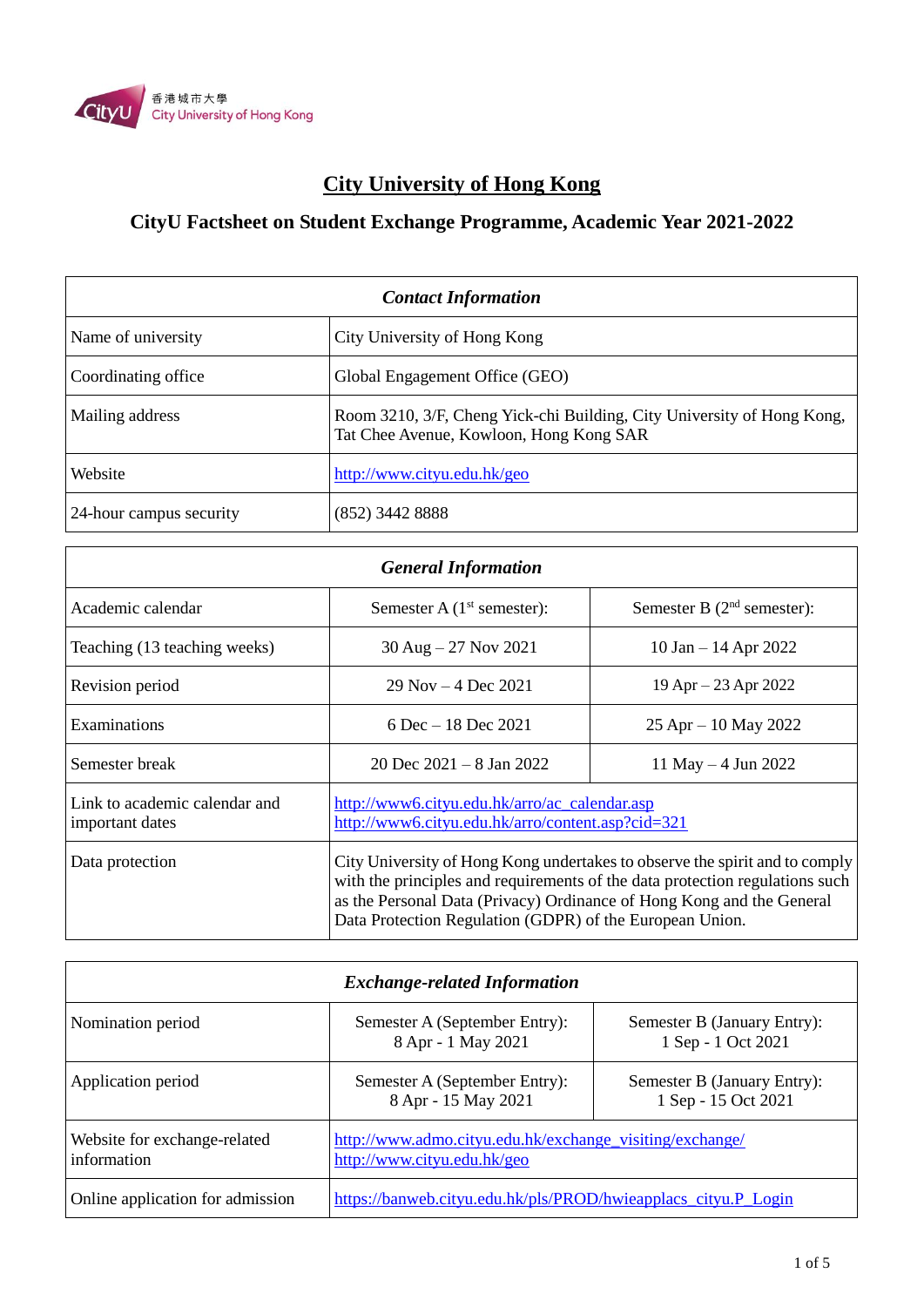| Application checklist                                                                                                                               | The following supporting documents should be provided at the time of<br>application:                                                                                                                                                                                                                                                                                                                                        |
|-----------------------------------------------------------------------------------------------------------------------------------------------------|-----------------------------------------------------------------------------------------------------------------------------------------------------------------------------------------------------------------------------------------------------------------------------------------------------------------------------------------------------------------------------------------------------------------------------|
|                                                                                                                                                     | Official academic transcript (online uploading)<br>TOEFL/IELTS/CET result if English is not the medium of instruction<br>at your institution (online uploading)                                                                                                                                                                                                                                                             |
|                                                                                                                                                     | <b>Notes for Exchange Applicants</b>                                                                                                                                                                                                                                                                                                                                                                                        |
|                                                                                                                                                     | You must select at least 6 courses in order to submit the application. Some<br>courses are so competitive that you may not be able to enrol in all the<br>intended courses so please allow flexibility with your study plan at CityU!                                                                                                                                                                                       |
|                                                                                                                                                     | For courses with pre-requisites, you are strongly advised to upload a list of<br>courses now you are taking at your home university together with the<br>relevant course syllabuses for consideration. It will save you time in<br>corresponding back and forth with us regarding the proof of relevant<br>background. Beware that course places can be filled up soon!                                                     |
|                                                                                                                                                     | If you need to complete your major modules during the exchange study at<br>CityU, do prioritize and select at least 50% of the courses offered by your<br>intended academic department at CityU. Put them at the top of your intended<br>course list. Even if you are not pre-assigned with the course(s) at the time of<br>admission, you may have a chance to get into the course $(s)$ if and when<br>someone drops out. |
| Minimum requirement                                                                                                                                 | Students must have already completed their first year of study at the home<br>university in order to attend exchange programme at CityU. Students are<br>expected to be in good academic standing at their home institution.                                                                                                                                                                                                |
|                                                                                                                                                     | Minimum language requirement:<br>TOEFL 79 (Only accepts internet-based scores from a single test date, not<br>MyBest scores), IELTS 6.5 or Chinese Mainland's College English Test<br>Band 6 (total score $\geq$ 450), if English is not the medium of instruction at your<br>institution.                                                                                                                                  |
|                                                                                                                                                     | *For students applying for law courses, they must meet School of Law's<br>minimum CGPA requirement 3.0 out of 4.3 scale; and minimum English<br>requirement of TOEFL 100 (Only accepts internet-based scores from a<br>single test date, not MyBest scores) / IELTS 7. The TOEFL and IELTS<br>scores should be valid for 3 years from the test date.                                                                        |
| Can students extend their exchange<br>stint?                                                                                                        | It will be considered on a case-by-case basis, subject to approval of the<br>home and host institutions. Application for re-admission must be raised<br>before 15 May for Semester A enrolment and 15 October for Semester B<br>enrolment to allow enough time to process the application and apply for<br>extension of visa.                                                                                               |
| Activities or services available to<br>exchange students (e.g. student<br>activity group, student club, sports<br>facilities, wellness centre etc.) | Exchange students may apply for associate membership and join the<br>activities organised by various student groups at CityU<br>Peer support from International Friends Club (IFC)<br>$\bullet$<br><b>Global Mixer (G-mixer)</b><br>$\bullet$<br>Community service work organised by the University, e.g. City-Youth<br><b>Empowerment Project (CYEP), Companions of Social Inclusion (COSI)</b>                            |
| Note: Fees will be charged for some<br>of the activities and services.                                                                              | Access to campus facilities including library, sports facilities and<br>$\bullet$<br>medical centre, etc.                                                                                                                                                                                                                                                                                                                   |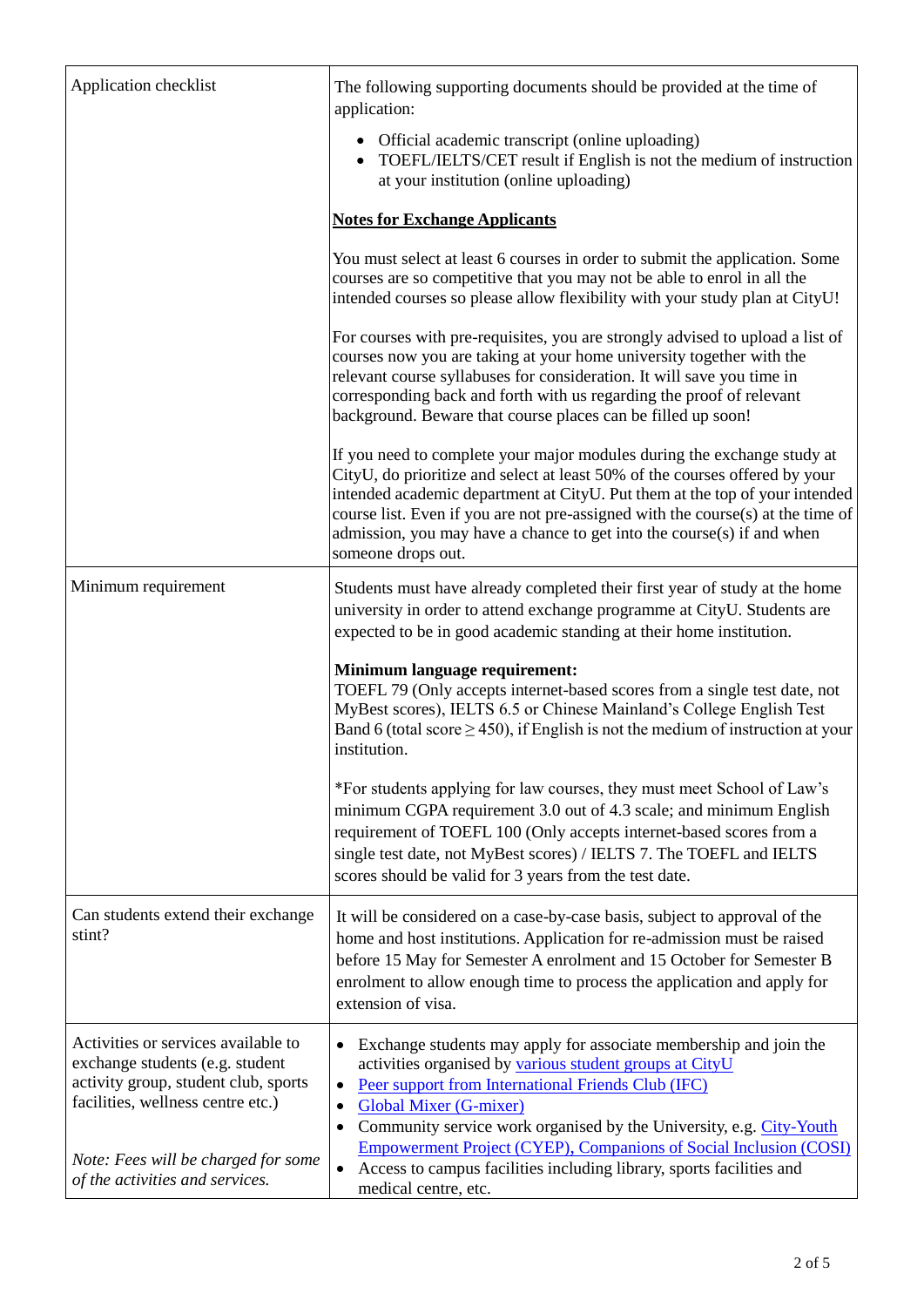| Course-related Information (for exchange students)                                              |                                                                                                                                                                                                                                                                                                                                            |  |
|-------------------------------------------------------------------------------------------------|--------------------------------------------------------------------------------------------------------------------------------------------------------------------------------------------------------------------------------------------------------------------------------------------------------------------------------------------|--|
| Course information                                                                              | http://www.admo.cityu.edu.hk/exchange_visiting/exchange/                                                                                                                                                                                                                                                                                   |  |
| Course schedule/timetable                                                                       | During course add/drop period, students can add courses, subject to<br>approval, by logging onto their student account via<br>https://banweb.cityu.edu.hk/pls/PROD/hwieapplacs_cityu.P_Login.                                                                                                                                              |  |
| Restricted programmes or courses<br>(not open to exchange students)                             | Some courses do not accept exchange students. For pre-requisite required<br>courses, students must have taken courses considered equivalent to the<br>pre-requisite. See Notes for Exchange Applicants above.                                                                                                                              |  |
| Medium of instruction and<br>assessment                                                         | The medium of instruction and assessment at CityU is English unless<br>specified otherwise.                                                                                                                                                                                                                                                |  |
| Minimum and maximum number of<br>credits to be taken for each semester                          | 12-18 credit units per semester. Exchange students must take full-time<br>credit-unit load, i.e. at least 12 credits per semester in order to meet the visa<br>requirements set by the Hong Kong SAR Immigration.                                                                                                                          |  |
|                                                                                                 | A credit unit is earned by approximately forty to fifty hours of student work.                                                                                                                                                                                                                                                             |  |
| Are students allowed to take<br>cross-faculty modules?                                          | Yes, subject to approval by the course-offering department.                                                                                                                                                                                                                                                                                |  |
|                                                                                                 | Nonetheless, students will be required to take at least 50% of the credits from<br>the same department students are accepted into at CityU.                                                                                                                                                                                                |  |
| Level of courses                                                                                | Exchange students are normally allowed to take courses at undergraduate<br>level only (course level: B1-B4) unless approved otherwise.                                                                                                                                                                                                     |  |
| Any special language courses for<br>exchange students prior to the<br>exchange programme stint? | No.                                                                                                                                                                                                                                                                                                                                        |  |
| Official transcripts                                                                            | CityU transcripts show letter grades only. A description of the grading<br>system is available at http://www6.cityu.edu.hk/arro/content.asp?cid=498.<br>CityU will mail two copies of the official transcript directly to the partner<br>institution's international office, approximately 6 weeks after the end of<br>examination period. |  |

| <b>Accommodation</b>                                           |                                                                                                                                                                                                                                                                                                                                                                                                                                            |  |
|----------------------------------------------------------------|--------------------------------------------------------------------------------------------------------------------------------------------------------------------------------------------------------------------------------------------------------------------------------------------------------------------------------------------------------------------------------------------------------------------------------------------|--|
| Is on-campus accommodation<br>available for exchange students? | On-campus accommodation is not available for exchange students. Most<br>exchange students stay in commercially operated accommodations off<br>campus recommended by CityU, or rent a flat.                                                                                                                                                                                                                                                 |  |
| Link to information on off-campus<br>accommodation             | http://www.cityu.edu.hk/sro/htm/e_off-campus.htm<br>Exchange students will be invited to join a Facebook group with guidance on<br>searching off-campus housing in Hong Kong and to find suitable flatmates to<br>share a flat in the city.<br>The rental for off-campus accommodations varies, depending on the size,<br>location, age of the building, etc. Students are advised to research and search<br>for off-campus housing early. |  |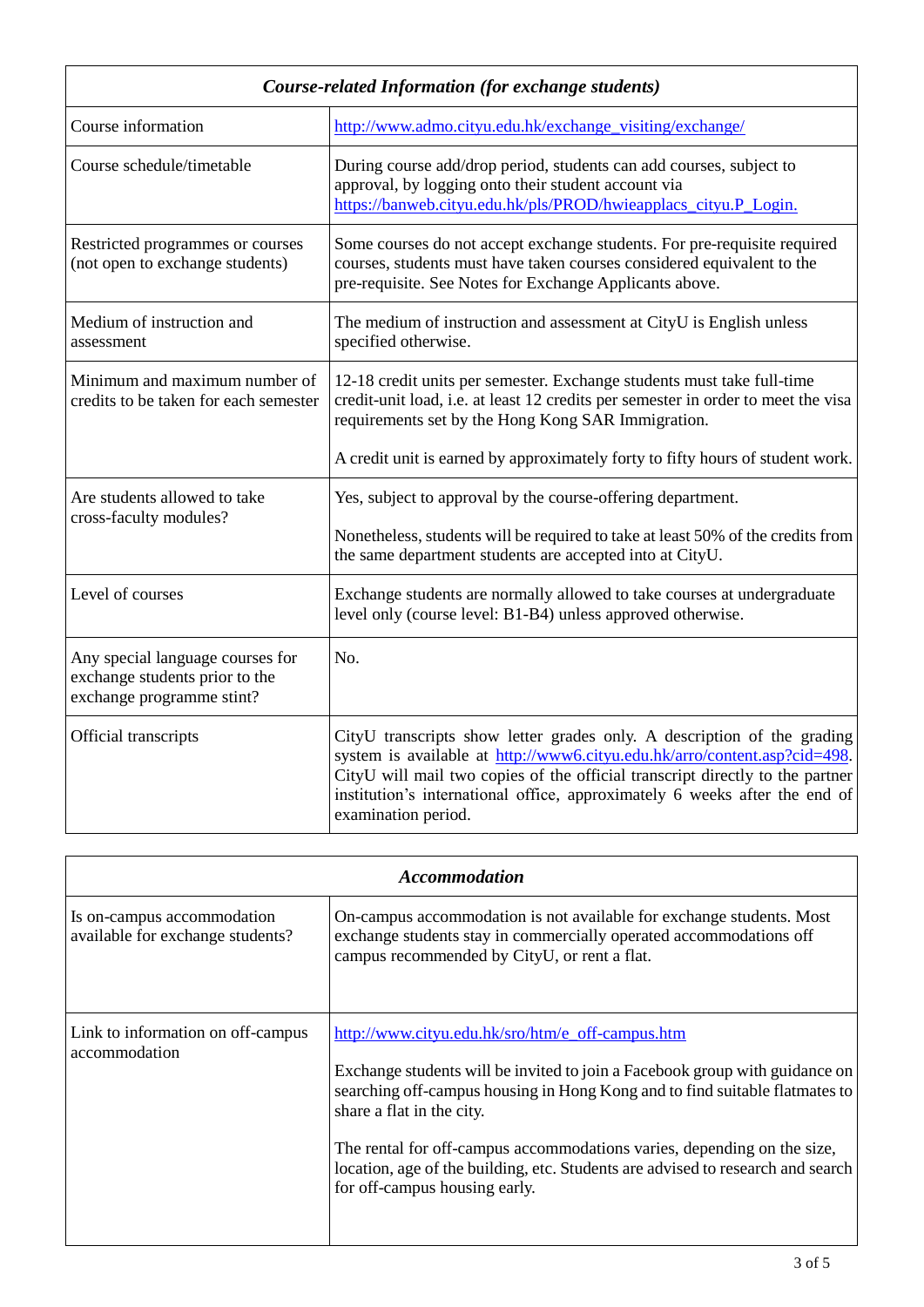| <b>Visa Requirements</b>                                    |                                                                                                                                                                                                                                                                                                                                    |
|-------------------------------------------------------------|------------------------------------------------------------------------------------------------------------------------------------------------------------------------------------------------------------------------------------------------------------------------------------------------------------------------------------|
| Are exchange students required to<br>obtain a student visa? | Yes, details and procedures can be found at http://www.immd.gov.hk and<br>http://www.cityu.edu.hk/geo. Students are encouraged to apply for student<br>visa to Hong Kong via CityU. CityU may act as the local sponsor of<br>exchange students who are accepted for admission and meet Hong Kong<br>visa application requirements. |
|                                                             | Completed application form and supporting documents should be sent to the<br>Global Engagement Office, Room 3210, 3/F, Cheng Yick-chi Building,<br>City University of Hong Kong, Tat Chee Avenue, Kowloon, Hong Kong<br>SAR.                                                                                                       |
|                                                             | An Administrative Fee for Student Visa/Entry Permit Application at<br>HK\$600 will be charged. The fee is non-refundable and non-transferable.                                                                                                                                                                                     |
|                                                             | As the student visa/entry permit application processing may take 8 weeks or<br>even longer, students should file their application by the following deadline:                                                                                                                                                                      |
|                                                             | Semester A (September Intake): 1 <sup>st</sup> June                                                                                                                                                                                                                                                                                |
|                                                             | Semester B (January Intake): 1 <sup>st</sup> November                                                                                                                                                                                                                                                                              |
|                                                             | *Students are encouraged to file their student visa/entry permit application<br>first even if they have not yet received the letter of acceptance.                                                                                                                                                                                 |
| Are exchange students allowed to<br>work?                   | No, exchange students are not allowed to work, whether paid or unpaid.                                                                                                                                                                                                                                                             |

| <b>Arrival / Orientation Programme</b> |                                                                                                                                                                                                               |                                                                                                                                         |
|----------------------------------------|---------------------------------------------------------------------------------------------------------------------------------------------------------------------------------------------------------------|-----------------------------------------------------------------------------------------------------------------------------------------|
| Recommended arrival dates              | Semester A:<br>$23 - 25$ Aug 2021                                                                                                                                                                             | Semester B:<br>$3 - 5$ Jan 2022                                                                                                         |
| Is airport pick-up service available?  | Depending on the pandemic situation, scheduled shuttle bus service from<br>Hong Kong International Airport to CityU campus will normally be<br>provided during the orientation week. Reservation is required. |                                                                                                                                         |
| Mandatory orientation programme        | Semester A:<br>$23 - 27$ Aug 2021<br>semester commences.                                                                                                                                                      | Semester B:<br>$3 - 7$ Jan 2022<br>It normally starts one week before the It normally starts one week before the<br>semester commences. |
|                                        | Cost of orientation programme (if any) Most of the activities are free of charge, unless specified otherwise.                                                                                                 |                                                                                                                                         |

*Insurance*